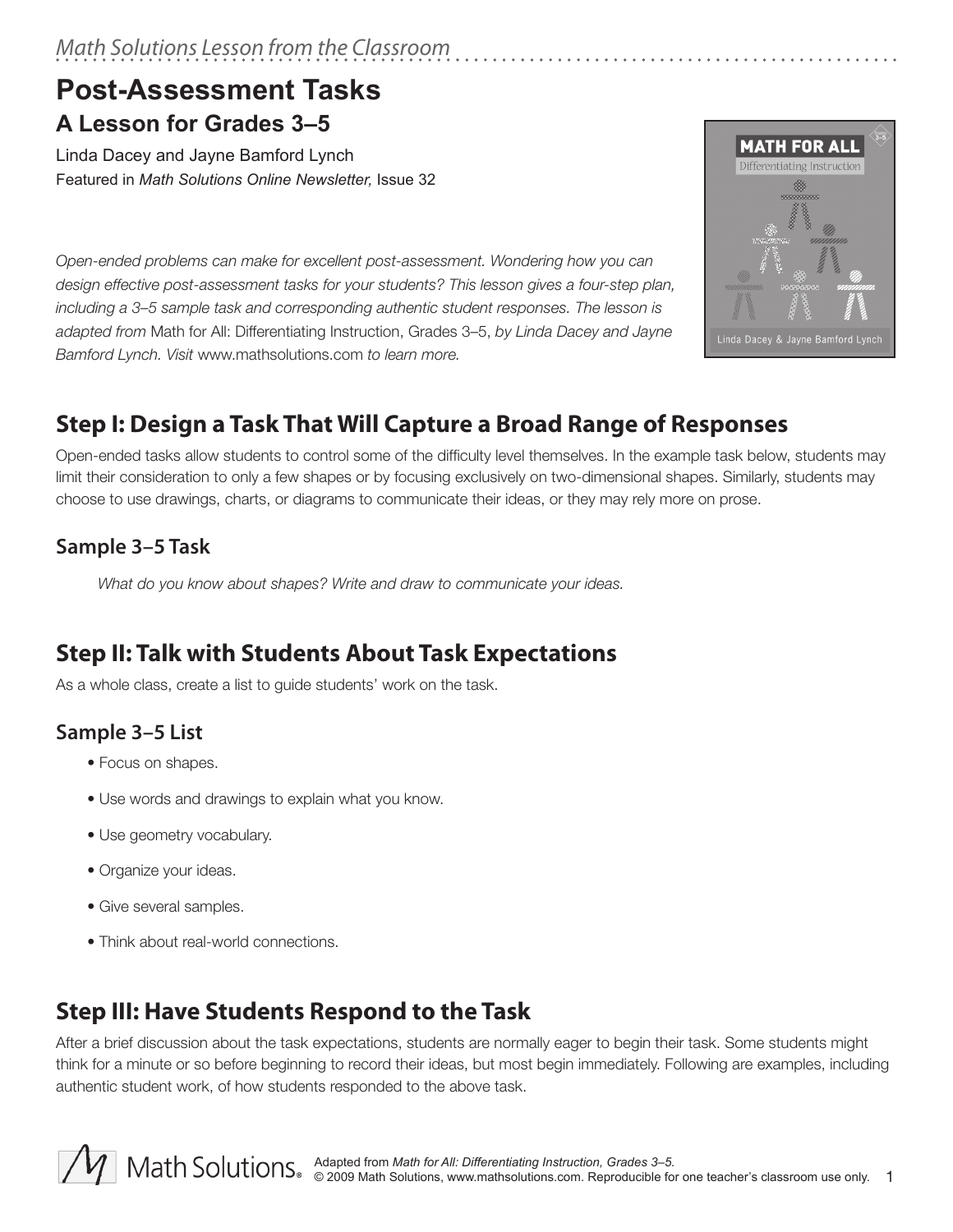#### **Sample 3–5 Responses**

Some students used shape templates, while others preferred drawing freehand. Most students began by drawing a shape on their paper and then writing some words above or below it. A few students began by writing an idea or the name of a shape, which they then illustrated.

#### **Response Sample 1: Two-Dimensional Shapes**

Third grader Lisa's response focused on two-dimensional shapes. She classified shapes by their number of sides and provided the correct name for three-, four-, five-, six-, and eight-sided shapes. Though she did not name the shapes that she drew within her quadrilateral category, she did include a trapezoid, a square, and a parallelogram. She provided one example of a triangle, a pentagon, and a hexagon.



Third grader Lisa's response

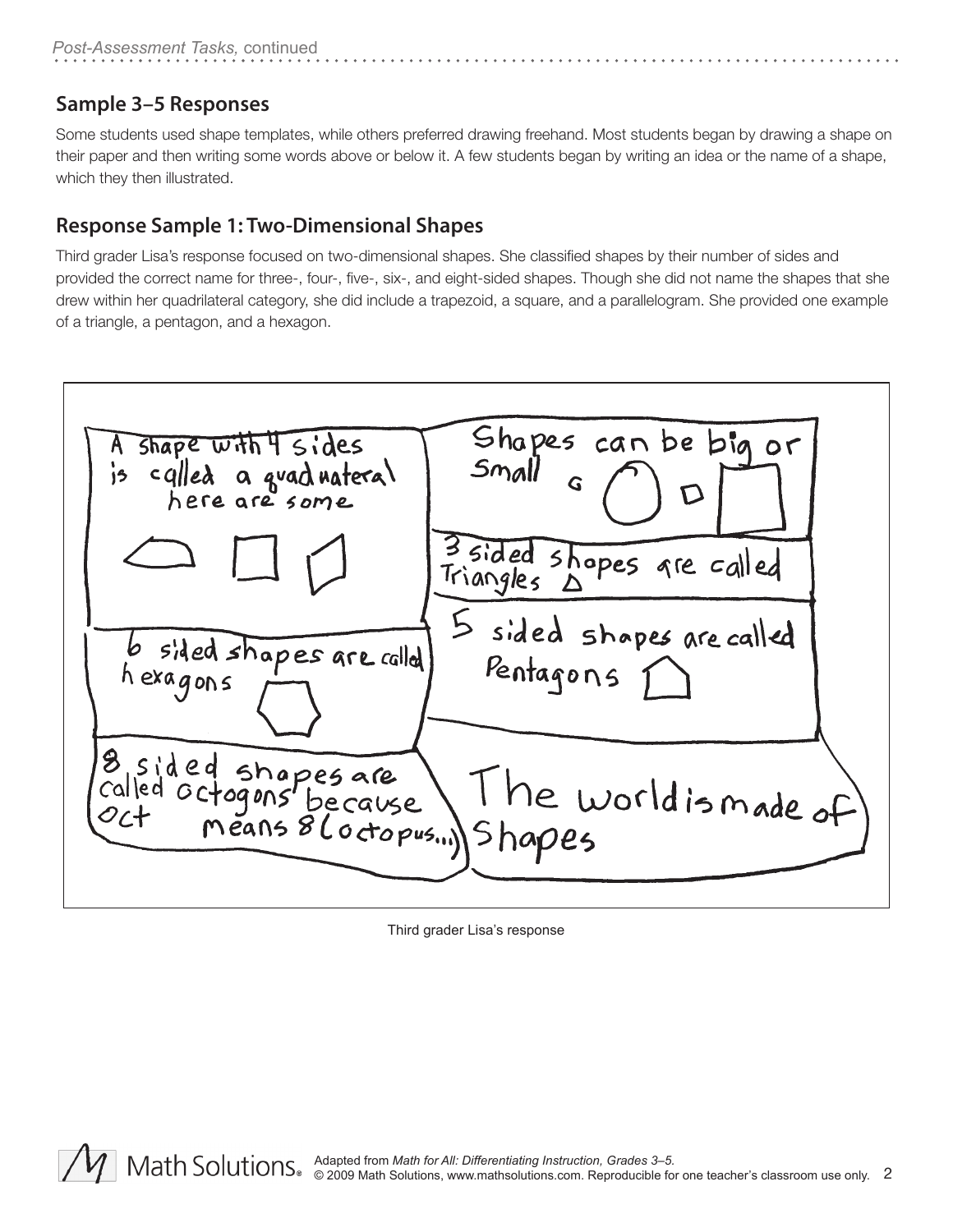#### **Response Sample 2: Two-Dimensional and Three-Dimensional Shapes**

Fourth grader Tai included references to concave shapes and polygons, and made connections between two-dimensional and three-dimensional figures. He also introduced pyramids, right angles, and the term *parallel.* He was excited as he worked. He recorded one idea and then his eyes lit up as he thought of another. As these ideas were not necessarily related, he often recorded a thought and then drew a ring around it to separate it from his other recordings.



Fourth grader Tai's response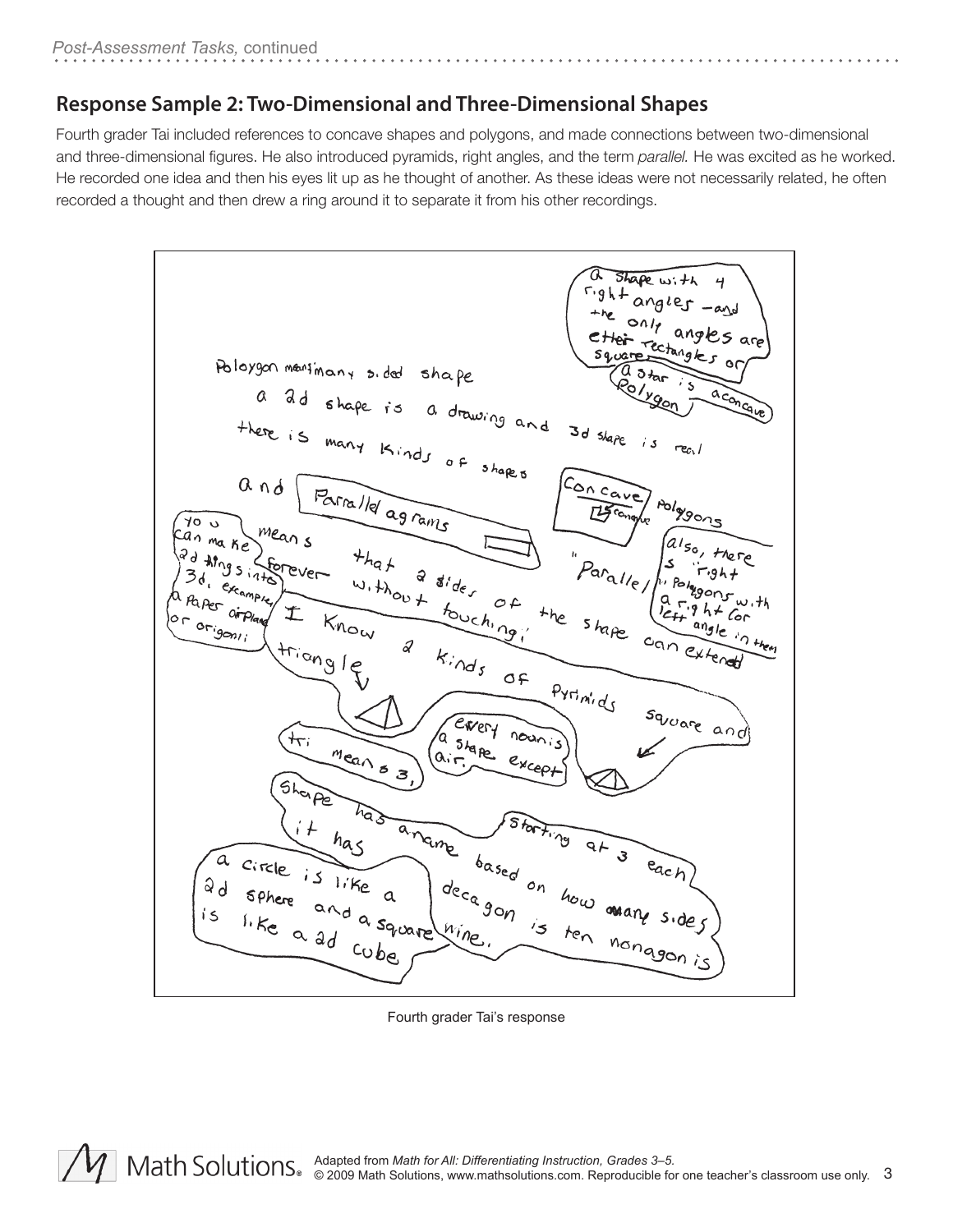#### **Response Sample 3: Shapes and Tools**

Rafael's response was particularly interesting. Rafael was a strong visual learner. He often made diagrams to summarize the events in a story and his language often reflected his visual preference. Just that morning the teacher was listening to another student explain to Rafael why they should play soccer that afternoon instead of going on a bike ride. After Rafael heard the other student's reasoning, he replied, "OK, I see what you mean." Along with illustrating and labeling many geometric shapes and concepts, Rafael drew tools that he associated with geometry. Note his two representations that connect metric and English units along with the geoboard, compass rose, and protractor.



Fifth grader Rafael's response